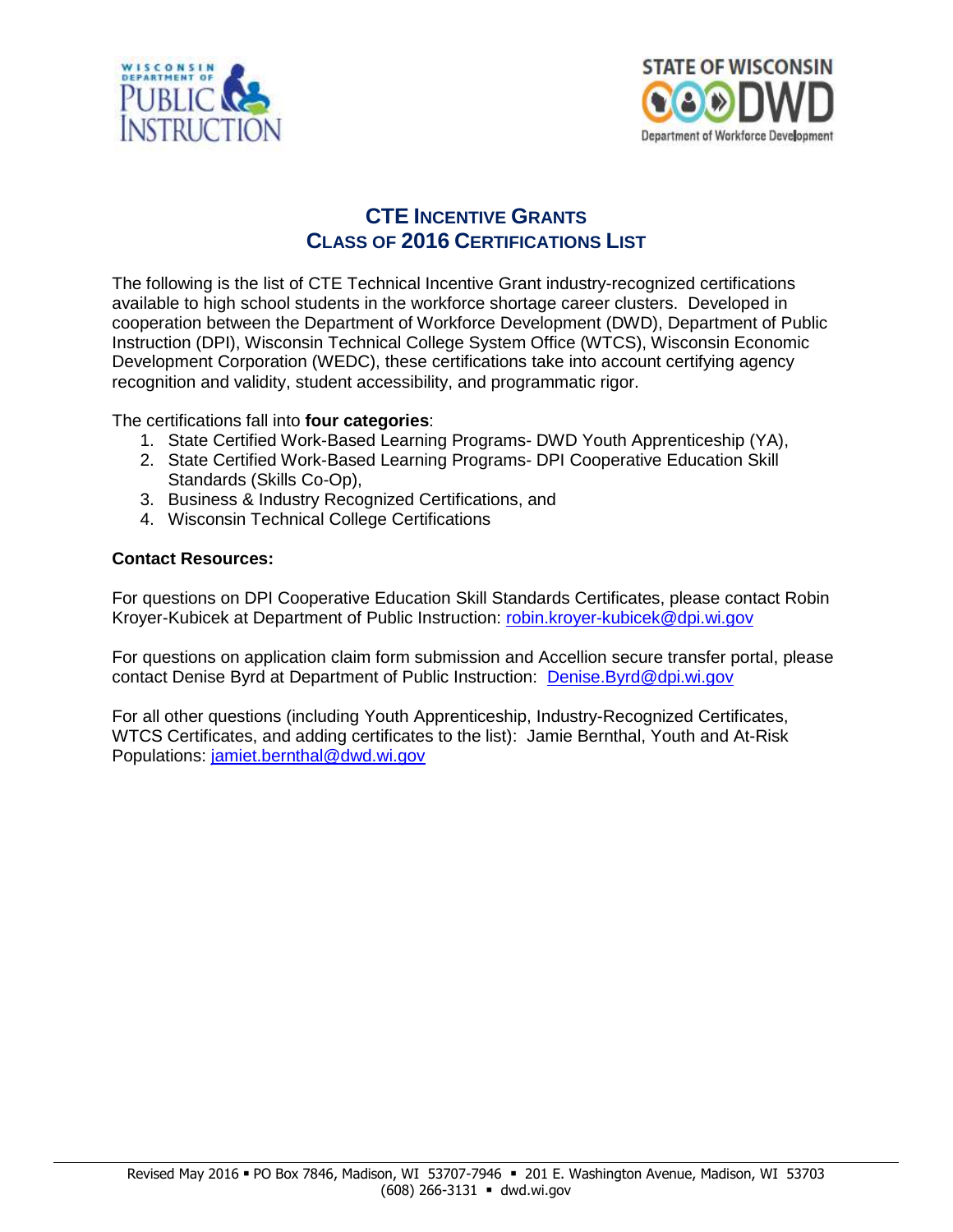



## **CLASS OF 2016 CERTIFICATIONS LIST**

| <b>Certification</b><br>Category<br>Content Area          | <b>Certification</b><br><b>Entity</b>                         | <b>Specific Certification</b>                                                                                                                                                                       | <b>Documentation</b><br><b>Required</b> |
|-----------------------------------------------------------|---------------------------------------------------------------|-----------------------------------------------------------------------------------------------------------------------------------------------------------------------------------------------------|-----------------------------------------|
| <b>Skills Co-Op</b>                                       |                                                               |                                                                                                                                                                                                     |                                         |
| Agriculture, Food &<br><b>Natural Resources</b><br>(AFNR) | <b>Wisconsin Department</b><br>of Public Instruction<br>(DPI) | Agribusiness-Animal Science<br>Agribusiness-Plant Science                                                                                                                                           |                                         |
| <b>Business &amp;</b><br>Information<br>Technology        | <b>DPI</b>                                                    | Business & IT<br>$\bullet$                                                                                                                                                                          |                                         |
| Family & Consumer<br>Science                              | <b>DPI</b>                                                    | <b>Child Services</b><br>$\bullet$<br>Family & Community Services<br><b>Food Service</b>                                                                                                            |                                         |
| <b>Health Science</b>                                     | <b>DPI</b>                                                    | <b>Health Science</b><br>$\bullet$                                                                                                                                                                  | <b>None</b>                             |
| Marketing &<br>Entrepreneurship                           | <b>DPI</b>                                                    | Marketing<br>$\bullet$<br><b>Advanced Marketing</b><br><b>Professional Sales</b><br><b>Retail Management</b><br>Entrepreneurship<br>Sports & Entertainment Marketing<br><b>E-Commerce Marketing</b> |                                         |
| Technology &<br>Engineering                               | <b>DPI</b>                                                    | Construction<br>$\bullet$<br>Electronics                                                                                                                                                            |                                         |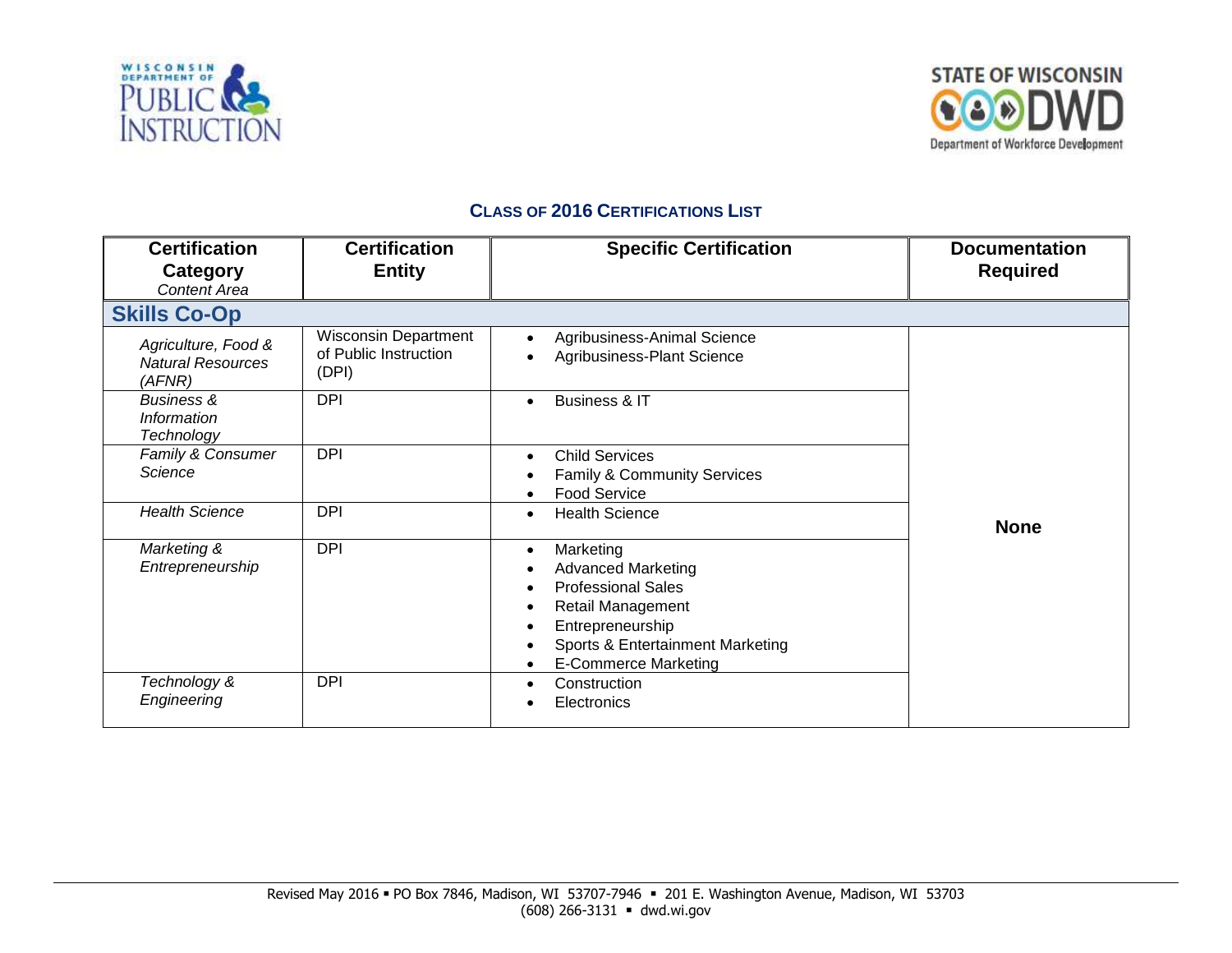



| <b>Certification</b><br>Category<br><b>Content Area</b>   | <b>Certification</b><br><b>Entity</b>                            | <b>Specific Certification</b>                                                                                                                                                                                                                                                                                                                   | <b>Documentation</b><br><b>Required</b> |
|-----------------------------------------------------------|------------------------------------------------------------------|-------------------------------------------------------------------------------------------------------------------------------------------------------------------------------------------------------------------------------------------------------------------------------------------------------------------------------------------------|-----------------------------------------|
| <b>Youth Apprenticeship (YA)</b>                          |                                                                  |                                                                                                                                                                                                                                                                                                                                                 |                                         |
| Agriculture, Food &<br><b>Natural Resources</b><br>(AFNR) | <b>Wisconsin Department</b><br>of Workforce<br>Development (DWD) | <b>AFNR-Animals</b><br><b>AFNR-Plants</b><br><b>AFNR- Environmental Systems</b>                                                                                                                                                                                                                                                                 |                                         |
| <b>Business &amp;</b><br>Information<br>Technology        | <b>DWD</b>                                                       | Finance- Business Financial Management<br>(Accounting)<br>Finance-Banking & Related Services<br>Finance-Insurance<br>IT-General (IT Essentials)<br>IT-Network Systems & Information Support &<br>Services (Hardware)<br>IT-Programming & Software Development &<br>Information Support & Services (Software)<br>IT-Web & Digital Communications | <b>None</b>                             |
| Family & Consumer<br>Science                              | <b>DWD</b>                                                       | Hospitality, Lodging & Tourism-Food/Beverage<br>Services<br>Hospitality, Lodging & Tourism-Lodging<br>Hospitality, Lodging & Tourism-Travel & Tourism<br>Hospitality, Lodging & Tourism-ALL Pathways<br>Maintenance & Grounds<br>$\circ$<br>Meetings & Events<br>$\circ$<br>Marketing & Sales<br>$\circ$<br>Management<br>$\circ$               |                                         |
| <b>Health Science</b>                                     | <b>DWD</b>                                                       | Health Science-Therapeutic Services (Nursing,<br>Medical Asst, Pharmacy Tech)<br>Health Science-Health Informatics (Medical<br>Office)<br>Health Science-Ambulatory/Support Services                                                                                                                                                            |                                         |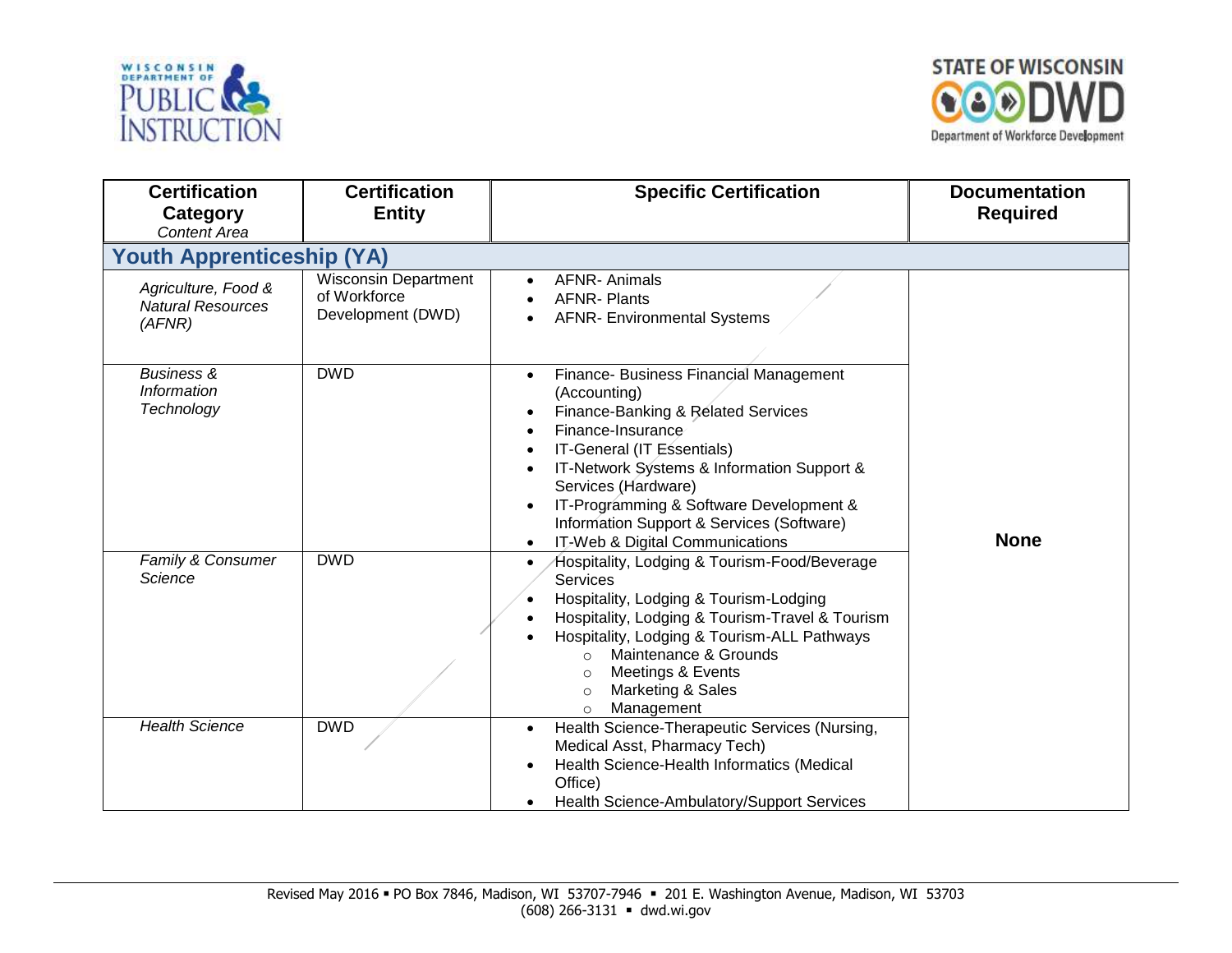



| <b>Certification</b><br>Category<br><b>Content Area</b> | <b>Certification</b><br><b>Entity</b> | <b>Specific Certification</b>                                                                                                                                                                                                                                                                                                                                                                                                                                                                                                                                                               | <b>Documentation</b><br><b>Required</b> |
|---------------------------------------------------------|---------------------------------------|---------------------------------------------------------------------------------------------------------------------------------------------------------------------------------------------------------------------------------------------------------------------------------------------------------------------------------------------------------------------------------------------------------------------------------------------------------------------------------------------------------------------------------------------------------------------------------------------|-----------------------------------------|
| <b>Youth Apprenticeship (YA)</b>                        |                                       |                                                                                                                                                                                                                                                                                                                                                                                                                                                                                                                                                                                             |                                         |
| Technology &<br>Engineering                             | <b>DWD</b>                            | Architecture & Construction-Construction<br>Architecture & Construction-Design/Pre-<br>Construction<br>Arts, AV Technology & Communications-Printing<br>Technology<br>Manufacturing-Production<br>Manufacturing-Production Operations<br>Management<br>Manufacturing-Maintenance, Installation, & Repair<br>(Industrial Equipment)<br>STEM-Engineering & Technology<br>STEM-Science & Math (Bioscience)<br>$\bullet$<br>Transportation, Distribution & Logistics -Mobile<br><b>Equipment Maintenance</b><br>Transportation, Distribution & Logistics -<br>Logistics/Supply Chain Management | <b>None</b>                             |

| <b>Certification</b><br>Category<br><b>Content Area</b>   | <b>Certification</b><br><b>Entity</b>                        | <b>Specific Certification</b>                                                                                                                                                  | <b>Documentation</b><br><b>Required</b> |
|-----------------------------------------------------------|--------------------------------------------------------------|--------------------------------------------------------------------------------------------------------------------------------------------------------------------------------|-----------------------------------------|
| <b>Business &amp; Industry Certifications</b>             |                                                              |                                                                                                                                                                                |                                         |
| Agriculture, Food &<br><b>Natural Resources</b><br>(AFNR) | <b>Wisconsin Department</b><br>of Natural Resources<br>(DNR) | <b>DNR Operator-Wastewater</b><br><b>DNR Operator- Municipal Waterworks</b><br>DNR Operator- Small water system<br><b>DNR Operator-Septage</b><br><b>DNR Operator-Landfill</b> | <b>Copy of Certificate</b>              |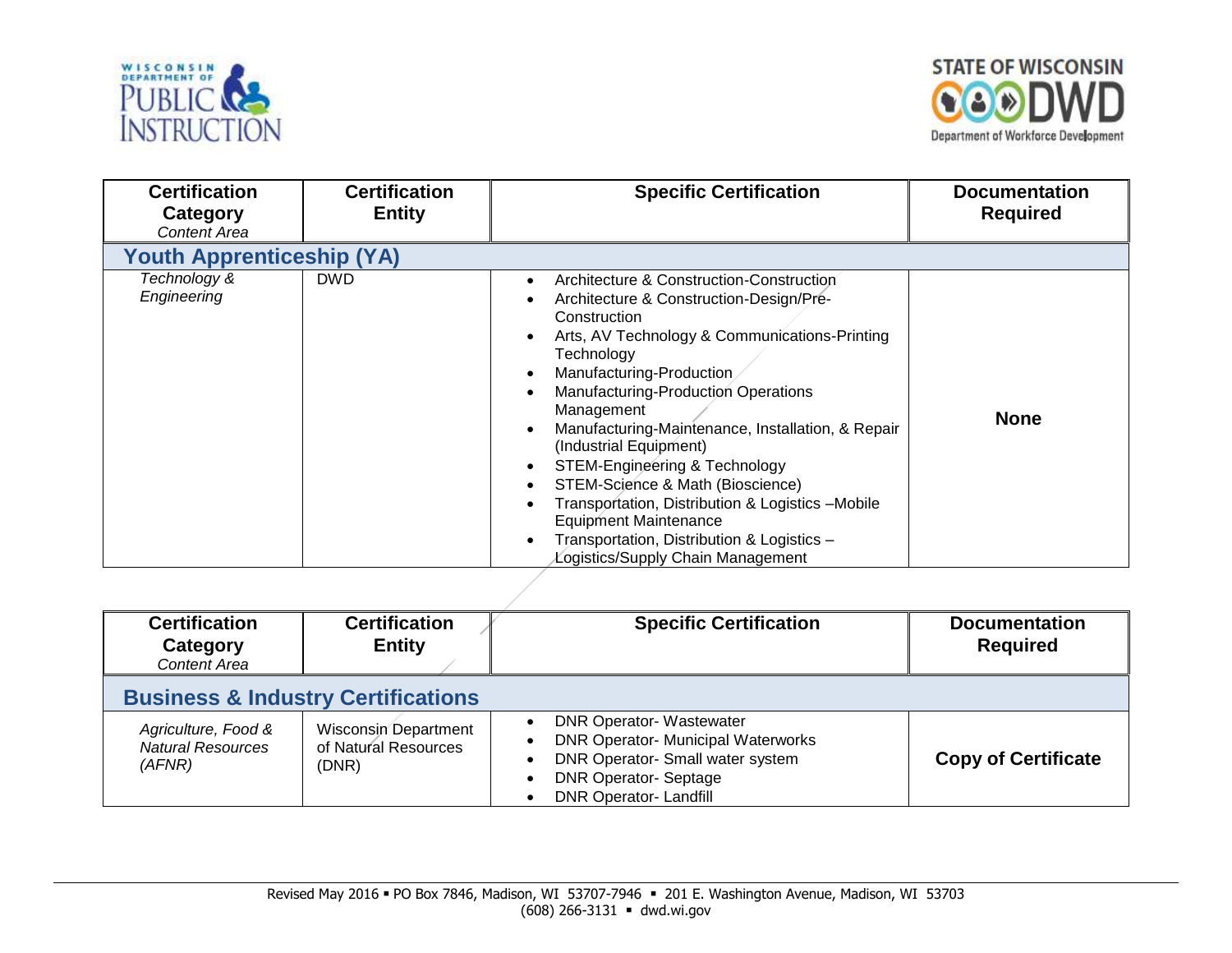



| <b>Certification</b><br>Category<br><b>Content Area</b>   | <b>Certification</b><br><b>Entity</b>                                            | <b>Specific Certification</b>                                                                                                                                                                                                                               | <b>Documentation</b><br><b>Required</b> |
|-----------------------------------------------------------|----------------------------------------------------------------------------------|-------------------------------------------------------------------------------------------------------------------------------------------------------------------------------------------------------------------------------------------------------------|-----------------------------------------|
|                                                           | <b>Business &amp; Industry Certifications</b>                                    |                                                                                                                                                                                                                                                             |                                         |
| <b>Business &amp;</b><br><b>Information</b><br>Technology | Adobe                                                                            | Adobe Certified Associate (ACA)<br>$\bullet$<br>Dreamweaver<br>Flash<br>$\bullet$<br>Illustrator<br>$\bullet$<br>InDesign<br>Photoshop<br>Premiere Pro<br>$\bullet$                                                                                         |                                         |
| <b>Business &amp;</b><br>Information<br>Technology        | Apple                                                                            | Certified Associate- Mac Management 10.9 or<br>$\bullet$<br>10.10<br>Certified Associate- Mac Integration 10.9 or 10.10<br>$\bullet$<br>Certified Support Professional (ACSP) 10.9 or<br>$\bullet$<br>10.10<br>Certified Mac Technician (ACMT)<br>$\bullet$ |                                         |
| <b>Business &amp;</b><br>Information<br>Technology        | <b>Autodesk Certified User</b>                                                   | Autodesk AutoCAD<br>$\bullet$<br>Autodesk Inventor- Imperial or Metric<br>Autodesk REVIT- Imperial or Metric<br>Autodesk Maya<br>$\bullet$<br>Autodesk 3dsMax<br>$\bullet$                                                                                  | <b>Copy of Certificate</b>              |
| <b>Business &amp;</b><br><b>Information</b><br>Technology | Center for Financial<br>Training though ABA<br>(American Banking<br>Association) | <b>Bank Teller</b><br>$\bullet$<br><b>Customer Service Representative</b>                                                                                                                                                                                   |                                         |
| <b>Business &amp;</b><br><b>Information</b><br>Technology | CISCO/                                                                           | <b>IT Essentials</b><br>$\bullet$<br>Certified Entry Networking Technician<br>Certified Technician- Data Center<br>Certified Technician-Routing & Switching<br><b>Certified Technician- TelePresence</b>                                                    |                                         |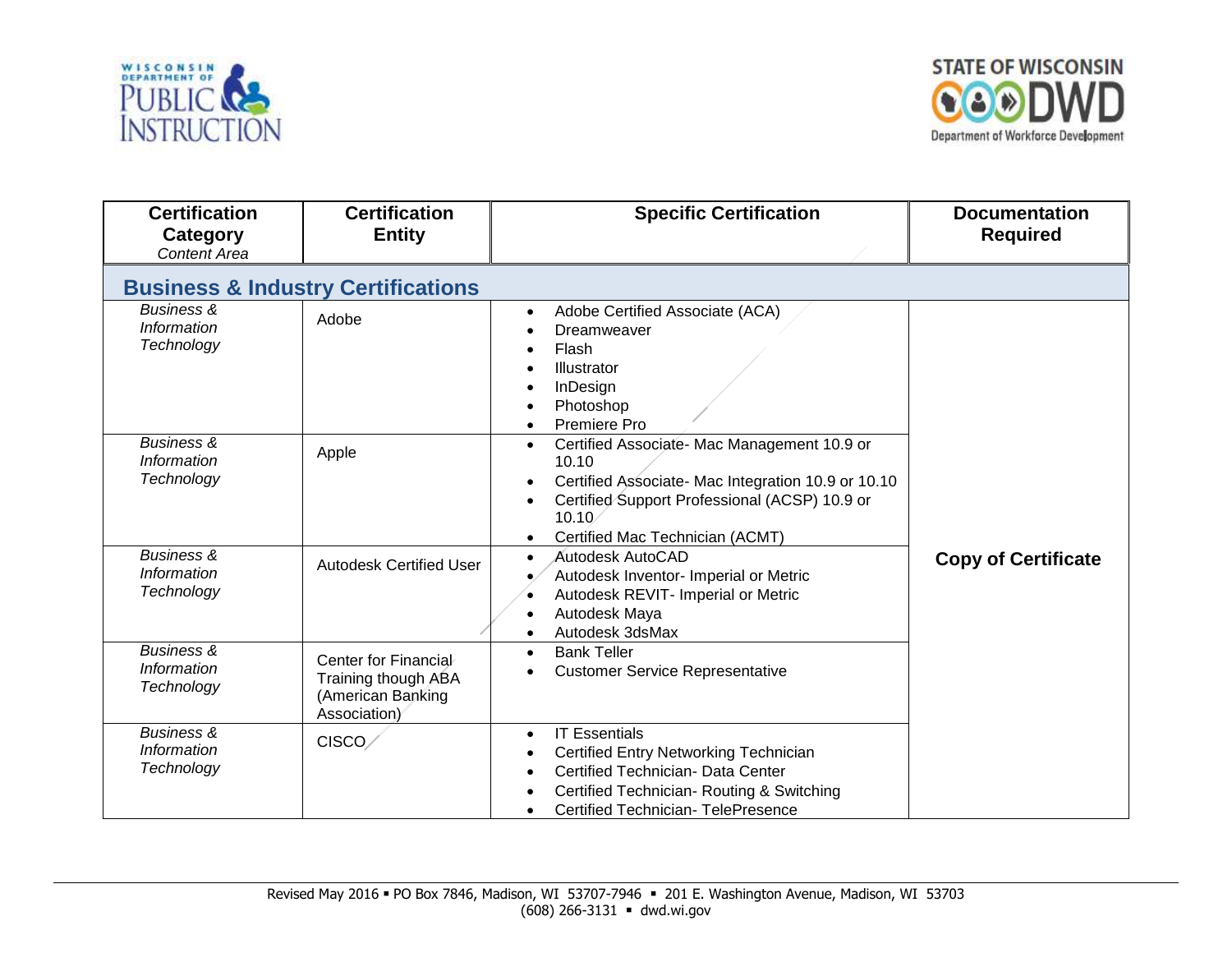



| <b>Certification</b><br><b>Category</b><br><b>Content Area</b> | <b>Certification</b><br><b>Entity</b>         | <b>Specific Certification</b>                                                                                                                                                                                                                                                          | <b>Documentation</b><br><b>Required</b> |
|----------------------------------------------------------------|-----------------------------------------------|----------------------------------------------------------------------------------------------------------------------------------------------------------------------------------------------------------------------------------------------------------------------------------------|-----------------------------------------|
|                                                                | <b>Business &amp; Industry Certifications</b> |                                                                                                                                                                                                                                                                                        |                                         |
| <b>Business &amp;</b><br><b>Information</b><br>Technology      | CompTIA                                       | $A+$<br>$\bullet$<br><b>Strata</b><br><b>Cloud Essentials</b><br>$\bullet$                                                                                                                                                                                                             |                                         |
| <b>Business &amp;</b><br><b>Information</b><br>Technology      | <b>CIW</b>                                    | <b>Web Foundations Associate</b><br>$\bullet$                                                                                                                                                                                                                                          |                                         |
| <b>Business &amp;</b><br>Information<br>Technology             | Hewlett-Packard (HP)                          | <b>Technical Associate</b><br>$\bullet$<br>Connected Devices<br><b>Networks</b><br>$\bullet$<br>Servers & Storage<br>$\bullet$                                                                                                                                                         |                                         |
| <b>Business &amp;</b><br>Information<br>Technology             | Certiport                                     | Internet Core Computing (IC3)<br>$\bullet$<br>MS- Technology Associate (MTA)<br>$\bullet$<br>MS- Office Specialist (MOS)<br>$\bullet$<br>Adobe Certified Associate (ACA)<br>$\bullet$<br><b>AutoDesk Certified User</b><br><b>QuickBooks Certified User</b><br><b>Linux Essentials</b> | <b>Copy of Certificate</b>              |
| <b>Business &amp;</b><br><b>Information</b><br>Technology      | Intuit                                        | <b>QuickBooks Certified User</b><br>$\bullet$                                                                                                                                                                                                                                          |                                         |
| <b>Business &amp;</b><br><b>Information</b><br>Technology      | Linux Professional<br>Institute (LPI)         | <b>Linux Essentials</b><br>$\bullet$                                                                                                                                                                                                                                                   |                                         |
| Business &<br>Information<br>Technology                        | Microsoft (MS)                                | MS- Technology Associate (MTA)<br>$\bullet$<br>MS- Office Specialist (MOS)<br>$\bullet$                                                                                                                                                                                                |                                         |
| <b>Business &amp;</b><br><b>Information</b><br>Technology      | Oracle                                        | Certified Junior Associate or higher<br>$\bullet$                                                                                                                                                                                                                                      |                                         |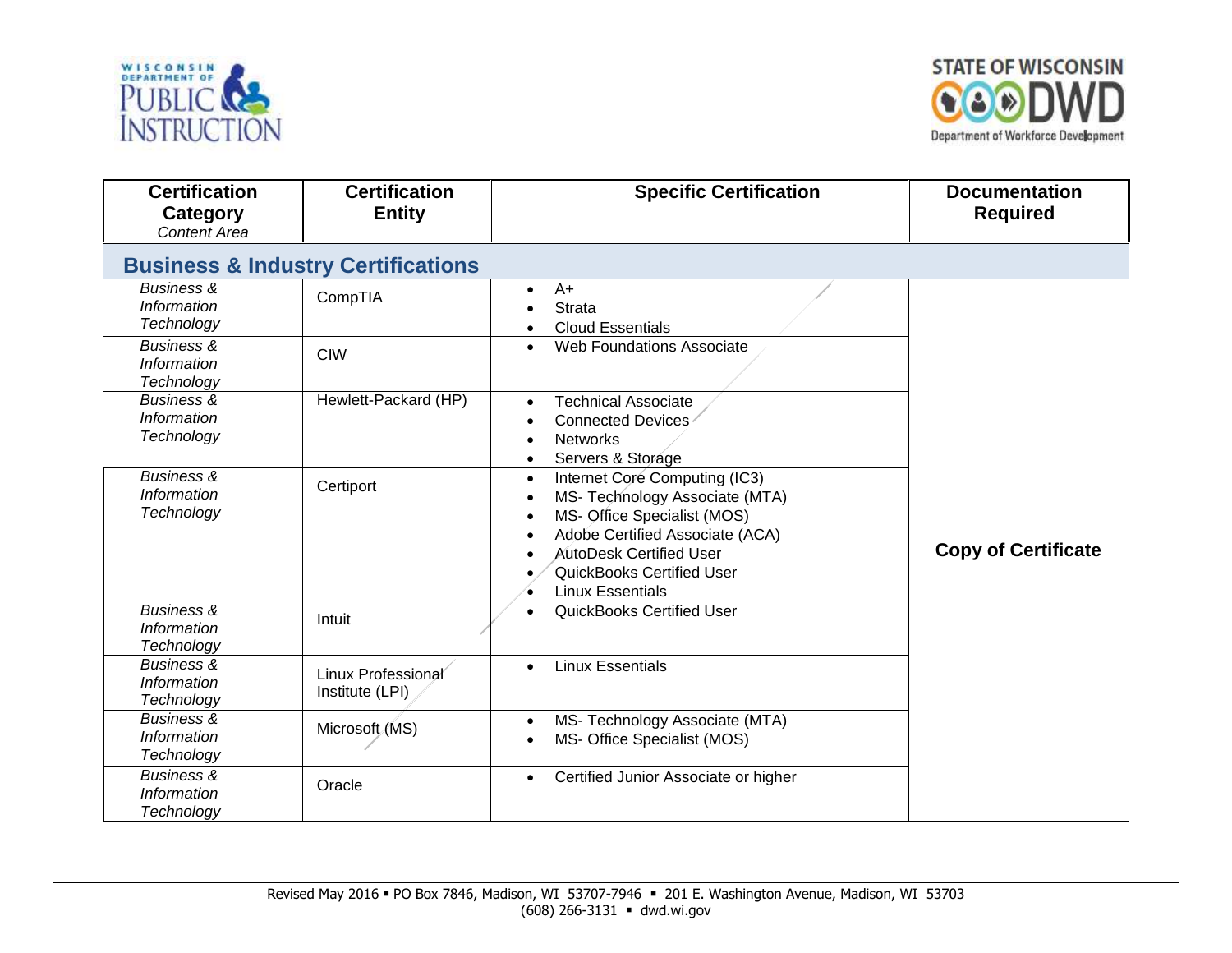



| <b>Certification</b><br>Category<br><b>Content Area</b> | <b>Certification</b><br><b>Entity</b>                               | <b>Specific Certification</b>                                                                                                       | <b>Documentation</b><br><b>Required</b>                     |
|---------------------------------------------------------|---------------------------------------------------------------------|-------------------------------------------------------------------------------------------------------------------------------------|-------------------------------------------------------------|
| <b>Business &amp; Industry Certifications</b>           |                                                                     |                                                                                                                                     |                                                             |
| Family & Consumer<br>Science                            | <b>DPI</b>                                                          | Asst. Child Care Teacher (ACCT)<br>$\bullet$<br><b>Infant Toddler</b>                                                               | <b>None</b>                                                 |
| Family & Consumer<br>Science                            | American & Hotel<br><b>Lodging Educational</b><br>Institute (AHLEI) | Hospitality and Tourism Management Program<br>(HTMP)<br>Skills, Tasks, And Results Training (START)<br><b>Curriculum Completion</b> | <b>Copy of Certificate</b>                                  |
| Family & Consumer<br>Science                            | <b>National Restaurant</b><br>Association (NRA)                     | <b>ProStart®</b><br>$\bullet$                                                                                                       |                                                             |
| <b>Health Science</b>                                   | <b>Wisconsin Department</b><br>of Health Services<br>(DHS)          | <b>CNA</b> (Certified Nurses Aide)                                                                                                  | <b>DHS Registry Number</b><br><b>OR Copy of Certificate</b> |
| <b>Health Science</b>                                   | <b>Wisconsin Department</b><br>of Health Services<br>(DHS)          | <b>Feeding Assistant</b><br><b>Medication Aide</b><br>EMT Basic                                                                     | <b>Copy of Certificate</b>                                  |
| <b>Health Science</b>                                   | <b>Dental Assisting</b><br>National Board (DANB)                    | <b>Dental Assistant</b>                                                                                                             |                                                             |
| <b>Health Science</b>                                   | American Society for<br><b>Clinical Pathology</b><br>(ASCP)         | <b>Medical Lab</b><br>$\bullet$<br>Phlebotomy                                                                                       | <b>Copy of Certificate</b>                                  |
| <b>Health Science</b>                                   | Pharmacy Technician<br><b>Certification Board</b><br>(PTCB)         | <b>Pharmacy Technician</b>                                                                                                          |                                                             |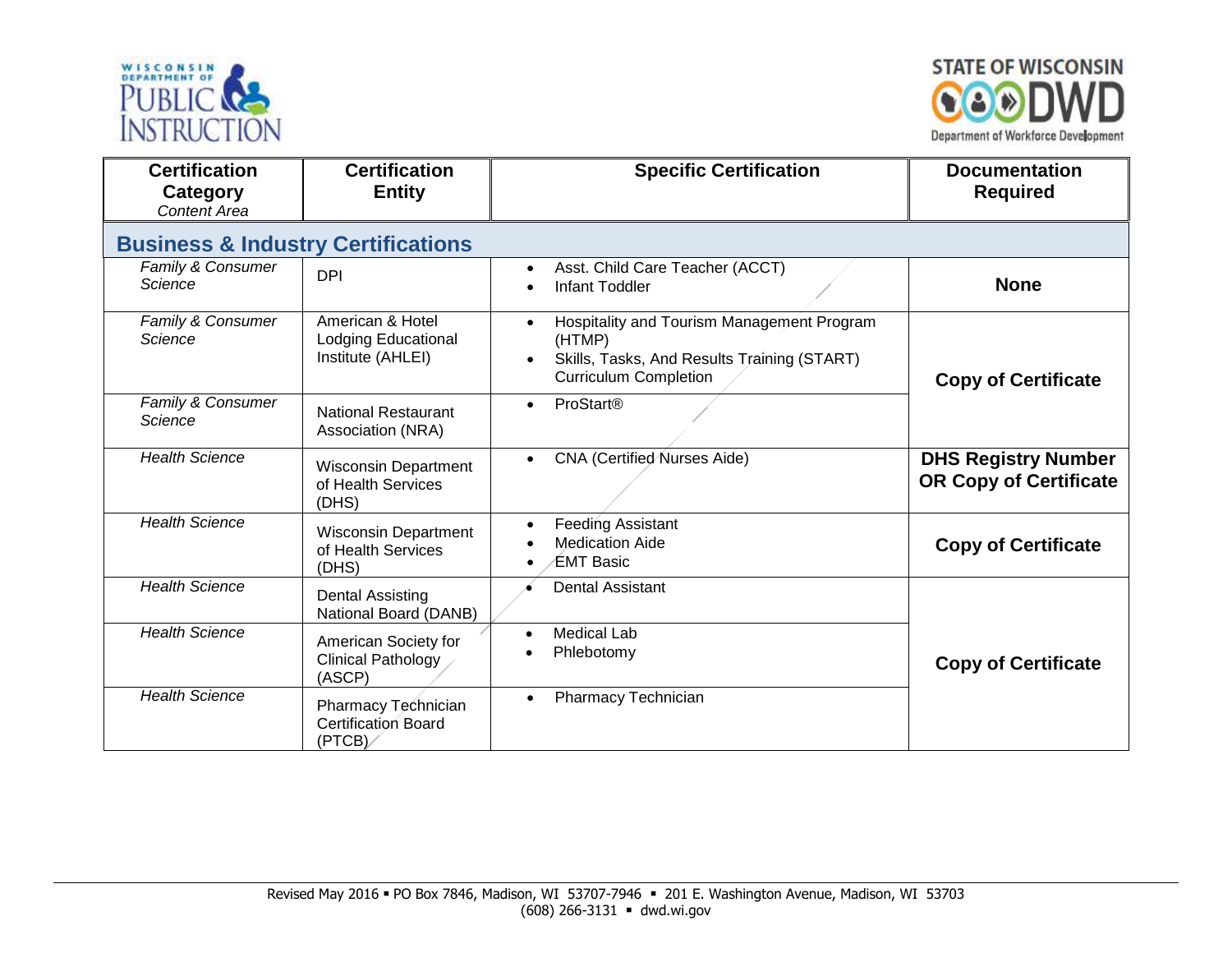



| <b>Certification</b><br>Category<br><b>Content Area</b> | <b>Certification</b><br><b>Entity</b>                                                                                       | <b>Specific Certification</b>                                                                                                                                 | <b>Documentation</b><br><b>Required</b>  |
|---------------------------------------------------------|-----------------------------------------------------------------------------------------------------------------------------|---------------------------------------------------------------------------------------------------------------------------------------------------------------|------------------------------------------|
|                                                         | <b>Business &amp; Industry Certifications</b>                                                                               |                                                                                                                                                               |                                          |
| <b>Health Science</b>                                   | <b>American Medical</b><br>Technologists (AMT)                                                                              | Phlebotomy<br>$\bullet$                                                                                                                                       |                                          |
| <b>Health Science</b>                                   | National Healthcareer<br>Associations (NHA)                                                                                 | Phlebotomy<br>$\bullet$                                                                                                                                       |                                          |
| Marketing &<br>Entrepreneurship                         | A*S*K                                                                                                                       | <b>ANY Business or Marketing Certificate</b><br>$\bullet$                                                                                                     |                                          |
| Technology &<br>Engineering                             | Adobe                                                                                                                       | Adobe Certified Associate (ACA)<br>$\bullet$<br>Dreamweaver<br>Flash<br>Illustrator<br>InDesign<br>Photoshop<br>Premiere Pro                                  | <b>Copy of Certificate</b>               |
| Technology &<br>Engineering                             | American Welding<br>Society (AWS)                                                                                           | Level I SENSE/Entry Welder<br>$\bullet$                                                                                                                       |                                          |
| Technology &<br>Engineering                             | <b>Autodesk Certified User</b>                                                                                              | Autodesk AutoCAD<br>$\bullet$<br>Autodesk Inventor- Imperial or Metric<br>Autodesk REVIT- Imperial or Metric<br>Autodesk Maya<br>Autodesk 3dsMax<br>$\bullet$ |                                          |
| Technology &<br>Engineering                             | <b>Automotive Service</b><br>Excellence (ASE)-<br>National Automotive<br><b>Technicians Education</b><br>Foundation (NATEF) | Automotive Youth Educational Systems (AYES)<br>$\bullet$<br>Certificate of Completion<br>ASE Student Certification - ANY area<br>ASE Certification - ANY area |                                          |
| Technology &<br>Engineering                             | <b>Wisconsin Department</b><br>of Motor Vehicles                                                                            | Commercial Driver License (CDL)<br>$\bullet$                                                                                                                  | <b>Copy of Drivers</b><br><b>License</b> |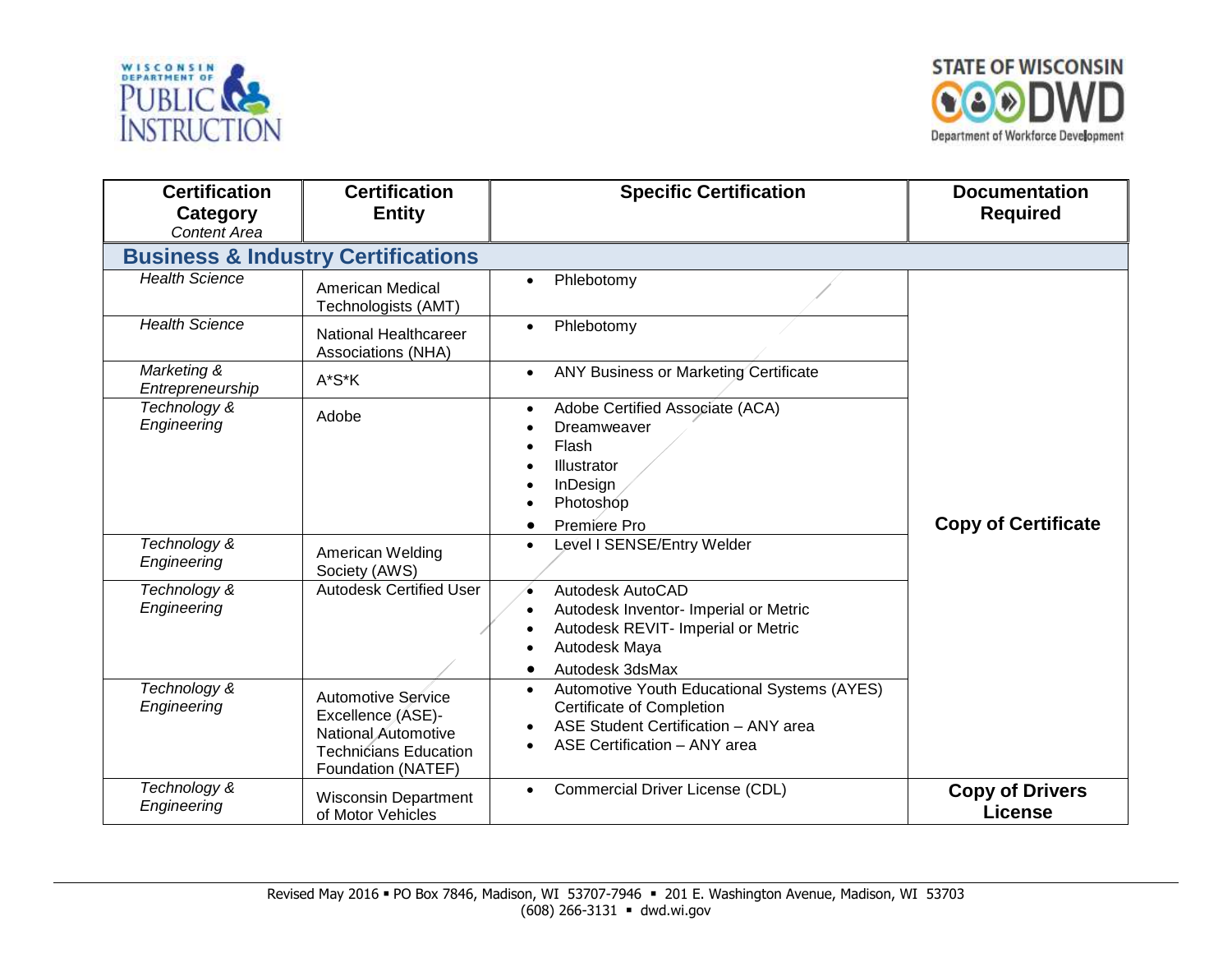



| <b>Certification</b><br>Category<br><b>Content Area</b> | <b>Certification</b><br><b>Entity</b>                                | <b>Specific Certification</b>                                                                                                                                                                                                                                                                                                                                                                                                                                                                                                                                                                                                        | <b>Documentation</b><br><b>Required</b> |
|---------------------------------------------------------|----------------------------------------------------------------------|--------------------------------------------------------------------------------------------------------------------------------------------------------------------------------------------------------------------------------------------------------------------------------------------------------------------------------------------------------------------------------------------------------------------------------------------------------------------------------------------------------------------------------------------------------------------------------------------------------------------------------------|-----------------------------------------|
|                                                         | <b>Business &amp; Industry Certifications</b>                        |                                                                                                                                                                                                                                                                                                                                                                                                                                                                                                                                                                                                                                      |                                         |
| Technology &<br>Engineering                             | <b>HVAC Excellence</b>                                               | <b>ANY Employment Ready Certification</b>                                                                                                                                                                                                                                                                                                                                                                                                                                                                                                                                                                                            |                                         |
| Technology &<br>Engineering                             | Inter-Industry<br>Conference on Auto<br>Collision Repair (I-<br>CAR) | Refinish Technician ProLevel I                                                                                                                                                                                                                                                                                                                                                                                                                                                                                                                                                                                                       |                                         |
| Technology &<br>Engineering                             | <b>Manufacturing Skills</b><br><b>Standards Council</b><br>(MSSC)    | Certified Production Technician (CPT) full program<br>CPT - Safety Module<br>CPT - Quality Practices & Measurement Module<br>CPT - Manufacturing Processes & Production<br>Module<br>CPT - Maintenance Awareness<br>CPT - Green Production                                                                                                                                                                                                                                                                                                                                                                                           |                                         |
| Technology &<br>Engineering                             | National Institute for<br><b>Metalworking Skills</b><br>(NIMS)       | Machining Level I- Measurement, Materials & Safety<br>Machining Level I- Job Planning, Benchwork &<br>Layout<br>Machining Level I- Manual Milling Skills<br>Machining Level I- Turning Operations Between<br>Centers<br>Machining Level I- Turning Operations Chucking<br><b>Skills</b><br>Machining Level I- Grinding Skills I<br>Machining Level I- Drill Press Skills I<br>Machining Level I- CNC Turning Programming<br>Setup & Operations<br>Machining Level I- CNC Milling Programming Setup<br>& Operations<br>Machining Level I- CNC Turning Operations<br>Machining Level I- CNC Milling Operations<br>Metalforming Level I | <b>Copy of Certificate</b>              |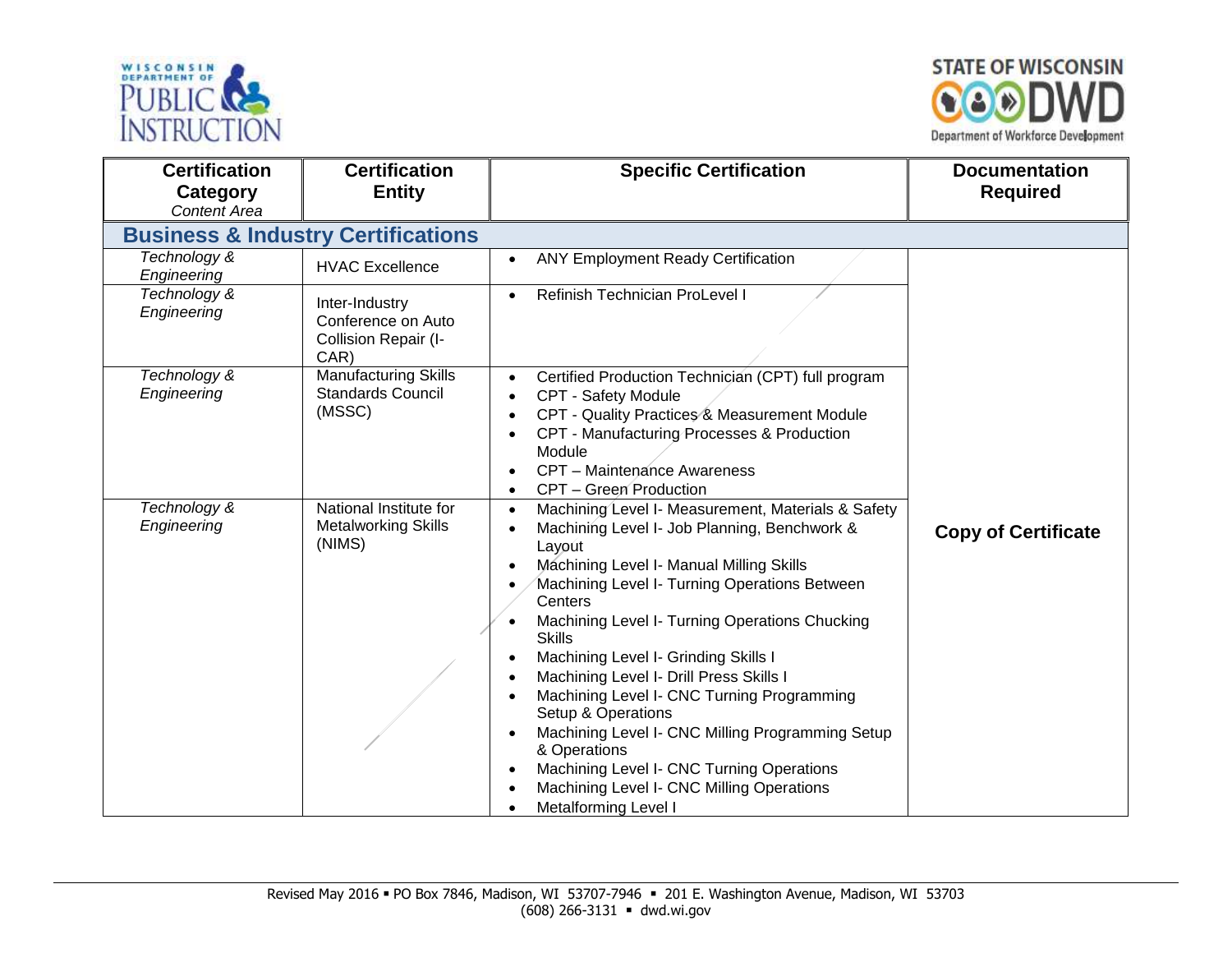



| <b>Certification</b><br>Category<br><b>Content Area</b> | <b>Certification</b><br><b>Entity</b>                                             | <b>Specific Certification</b>                                                                                | <b>Documentation</b><br><b>Required</b> |
|---------------------------------------------------------|-----------------------------------------------------------------------------------|--------------------------------------------------------------------------------------------------------------|-----------------------------------------|
|                                                         | <b>Business &amp; Industry Certifications</b>                                     |                                                                                                              |                                         |
| Technology &<br>Engineering                             | <b>National Center for</b><br><b>Construction Education</b><br>& Research (NCCER) | <b>ANY Specialty</b><br>$\bullet$                                                                            |                                         |
| Technology &<br>Engineering                             | North American<br><b>Technician Excellence</b><br>(NATE) Certification            | <b>ANY Credential</b><br>$\bullet$                                                                           | <b>Copy of Certificate</b>              |
| Technology &<br>Engineering                             | Snap-On                                                                           | <b>ANY Certification</b><br>$\bullet$                                                                        |                                         |
| Technology &<br>Engineering                             | <b>SolidWorks</b>                                                                 | Certified SolidWorks Associate (CSWA) -<br>$\bullet$<br>Academic<br>Certified SolidWorks Professional (CSWP) |                                         |
| Technology &<br>Engineering                             | <b>Woodwork Career</b><br>Alliance of North<br>America (NEW)                      | Sawblade                                                                                                     |                                         |